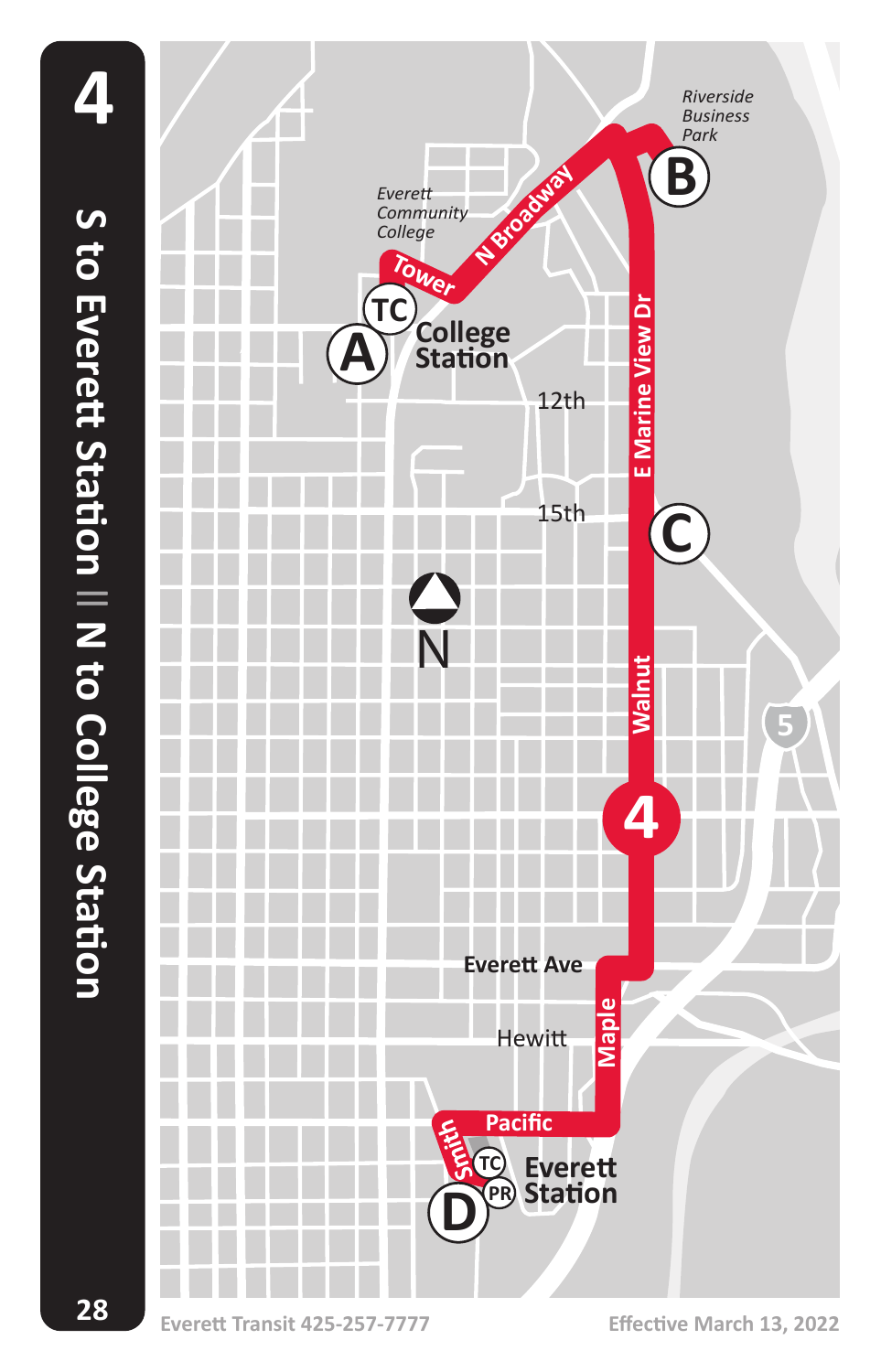## **Monday – Friday 4**

### **SOUTH TO EVERETT STATION**

| А                               | B                |                | D                         |
|---------------------------------|------------------|----------------|---------------------------|
| <b>College Station</b><br>Bay C | 6th<br>Riverside | Walnut<br>15th | Everett<br><b>Station</b> |
| 1053                            | 1980             | 2115           |                           |
| 6:05                            | 6:10             | 6:15           | 6:23                      |
| 6:50                            | 6:55             | 7:00           | 7:08                      |
| 7:35                            | 7:40             | 7:45           | 7:53                      |
| 8:20                            | 8:25             | 8:30           | 8:40                      |
| 9:05                            | 9:10             | 9:15           | 9:23                      |
| 9:45                            | 9:50             | 9:55           | 10:03                     |
| 10:30                           | 10:35            | 10:40          | 10:48                     |
| 11:20                           | 11:25            | 11:31          | 11:41                     |
| 12:05                           | 12:10            | 12:15          | 12:23                     |
| 12:50                           | 12:55            | 1:00           | 1:08                      |
| 1:35                            | 1:40             | 1:45           | 1:53                      |
| 2:20                            | 2:25             | 2:30           | 2:38                      |
| 3:05                            | 3:10             | 3:15           | 3:23                      |
| 3:50                            | 3:55             | 4:00           | 4:08                      |
| 4:35                            | 4:40             | 4:45           | 4:53                      |
| 5:20                            | 5:25             | 5:30           | 5:38                      |

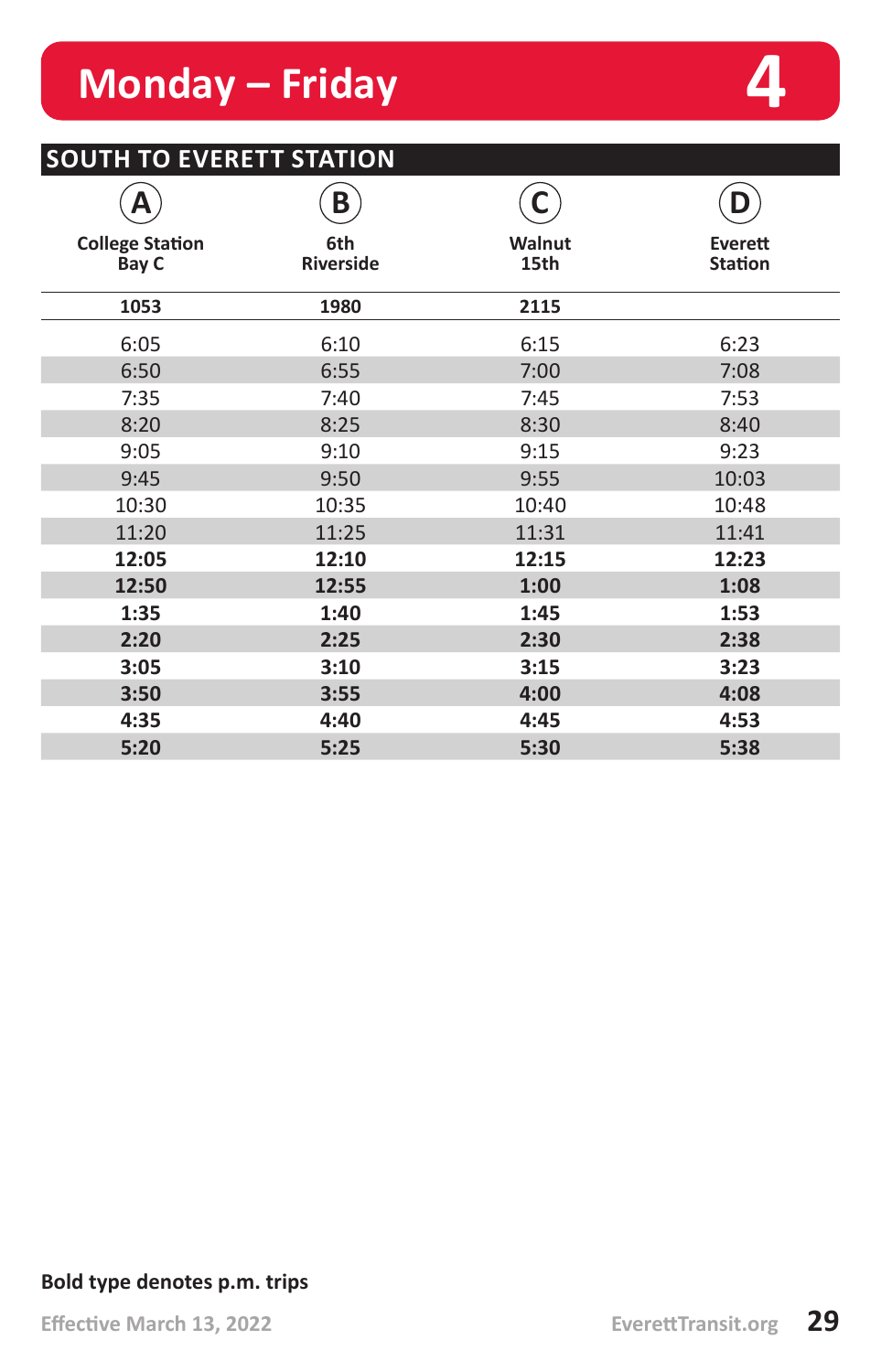# **4 Monday – Friday**

| <b>NORTH TO COLLEGE STATION</b>              |                       |                         |                           |  |
|----------------------------------------------|-----------------------|-------------------------|---------------------------|--|
|                                              | C                     | B                       | А                         |  |
| <b>Everett Station</b><br>Bay D <sub>2</sub> | <b>Walnut</b><br>15th | 6th<br><b>Riverside</b> | College<br><b>Station</b> |  |
| 2430                                         | 2120                  | 1980                    |                           |  |
| 6:05                                         | 6:11                  | 6:18                    | 6:26                      |  |
| 6:50                                         | 6:56                  | 7:02                    | 7:10                      |  |
| 7:35                                         | 7:41                  | 7:47                    | 7:55                      |  |
| 8:20                                         | 8:26                  | 8:32                    | 8:40                      |  |
| 9:05                                         | 9:11                  | 9:17                    | 9:25                      |  |
| 9:45                                         | 9:51                  | 9:57                    | 10:05                     |  |
| 10:35                                        | 10:41                 | 10:47                   | 10:57                     |  |
| 11:20                                        | 11:26                 | 11:32                   | 11:40                     |  |
| 12:10                                        | 12:16                 | 12:22                   | 12:30                     |  |
| 12:50                                        | 12:56                 | 1:02                    | 1:10                      |  |
| 1:35                                         | 1:41                  | 1:47                    | 1:55                      |  |
| 2:20                                         | 2:26                  | 2:32                    | 2:40                      |  |
| 3:05                                         | 3:11                  | 3:17                    | 3:25                      |  |
| 3:50                                         | 3:56                  | 4:02                    | 4:10                      |  |
| 4:35                                         | 4:41                  | 4:47                    | 4:55                      |  |
| 5:20                                         | 5:26                  | 5:32                    | 5:40                      |  |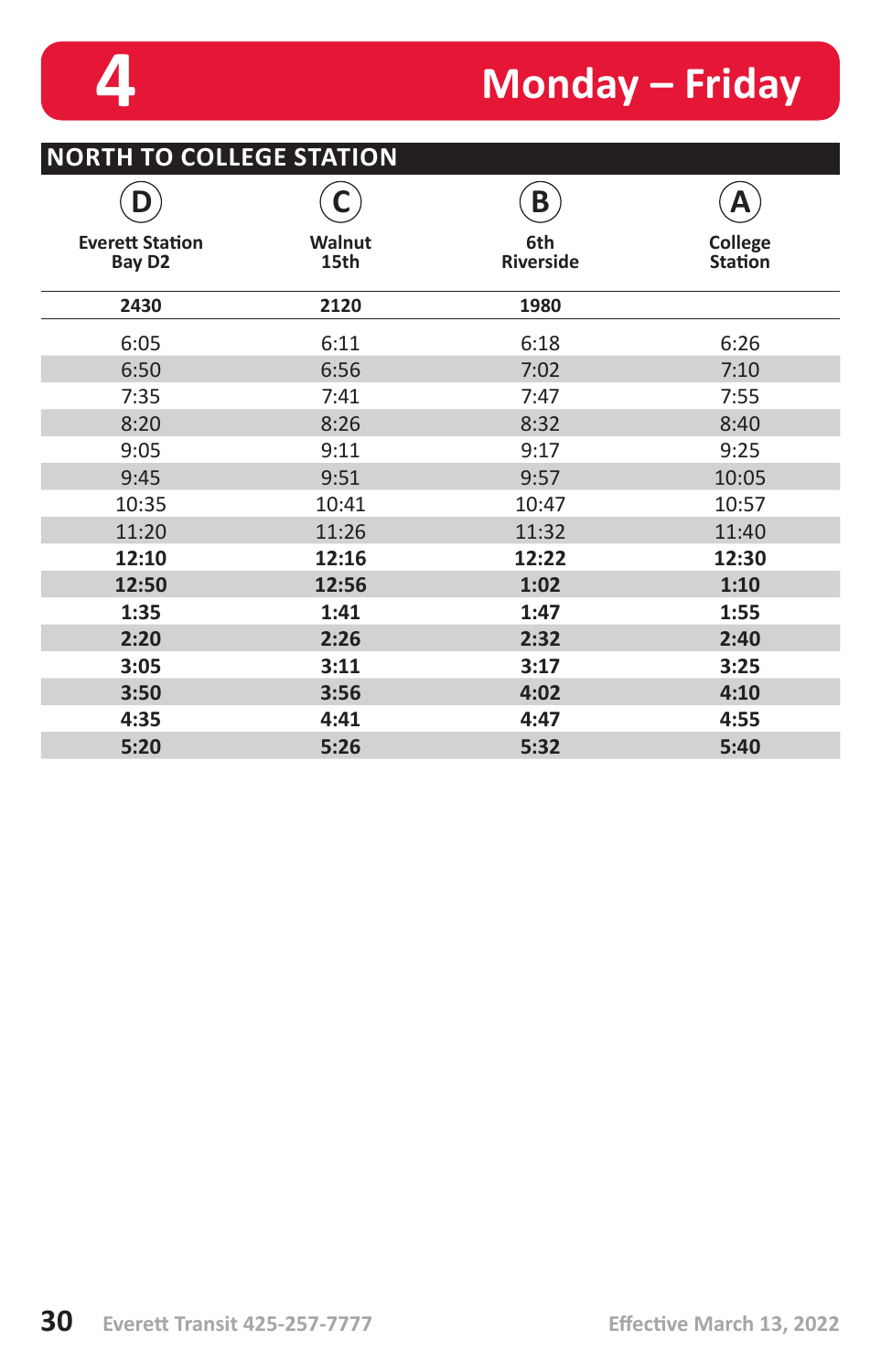## **Saturday 4**

### **SOUTH TO EVERETT STATION**

|                                 | Β                       |                |                           |
|---------------------------------|-------------------------|----------------|---------------------------|
| <b>College Station</b><br>Bay C | 6th<br><b>Riverside</b> | Walnut<br>15th | Everett<br><b>Station</b> |
| 1053                            | 1980                    | 2115           |                           |
| 8:30                            | 8:35                    | 8:39           | 8:47                      |
| 9:35                            | 9:40                    | 9:44           | 9:52                      |
| 10:30                           | 10:35                   | 10:39          | 10:47                     |
| 11:35                           | 11:40                   | 11:44          | 11:52                     |
| 12:30                           | 12:35                   | 12:39          | 12:50                     |
| 1:30                            | 1:35                    | 1:39           | 1:47                      |
| 2:30                            | 2:35                    | 2:39           | 2:47                      |
| 3:30                            | 3:35                    | 3:39           | 3:47                      |
| 4:30                            | 4:35                    | 4:39           | 4:47                      |
| 5:35                            | 5:40                    | 5:44           | 5:52                      |

| <b>NORTH TO COLLEGE STATION</b>              |                       |                         |                           |  |  |
|----------------------------------------------|-----------------------|-------------------------|---------------------------|--|--|
|                                              |                       | B                       |                           |  |  |
| <b>Everett Station</b><br>Bay D <sub>2</sub> | <b>Walnut</b><br>15th | 6th<br><b>Riverside</b> | College<br><b>Station</b> |  |  |
| 2430                                         | 2120                  | 1980                    |                           |  |  |
| 8:55                                         | 9:01                  | 9:07                    | 9:15                      |  |  |
| 10:00                                        | 10:06                 | 10:12                   | 10:20                     |  |  |
| 10:55                                        | 11:01                 | 11:07                   | 11:15                     |  |  |
| 12:00                                        | 12:06                 | 12:12                   | 12:20                     |  |  |
| 12:55                                        | 1:01                  | 1:07                    | 1:15                      |  |  |
| 1:55                                         | 2:01                  | 2:07                    | 2:15                      |  |  |
| 2:55                                         | 3:01                  | 3:07                    | 3:15                      |  |  |
| 3:55                                         | 4:01                  | 4:07                    | 4:15                      |  |  |
| 4:55                                         | 5:01                  | 5:07                    | 5:15                      |  |  |
| 5:55                                         | 6:01                  | 6:07                    | 6:15                      |  |  |

#### **Bold type denotes p.m. times**